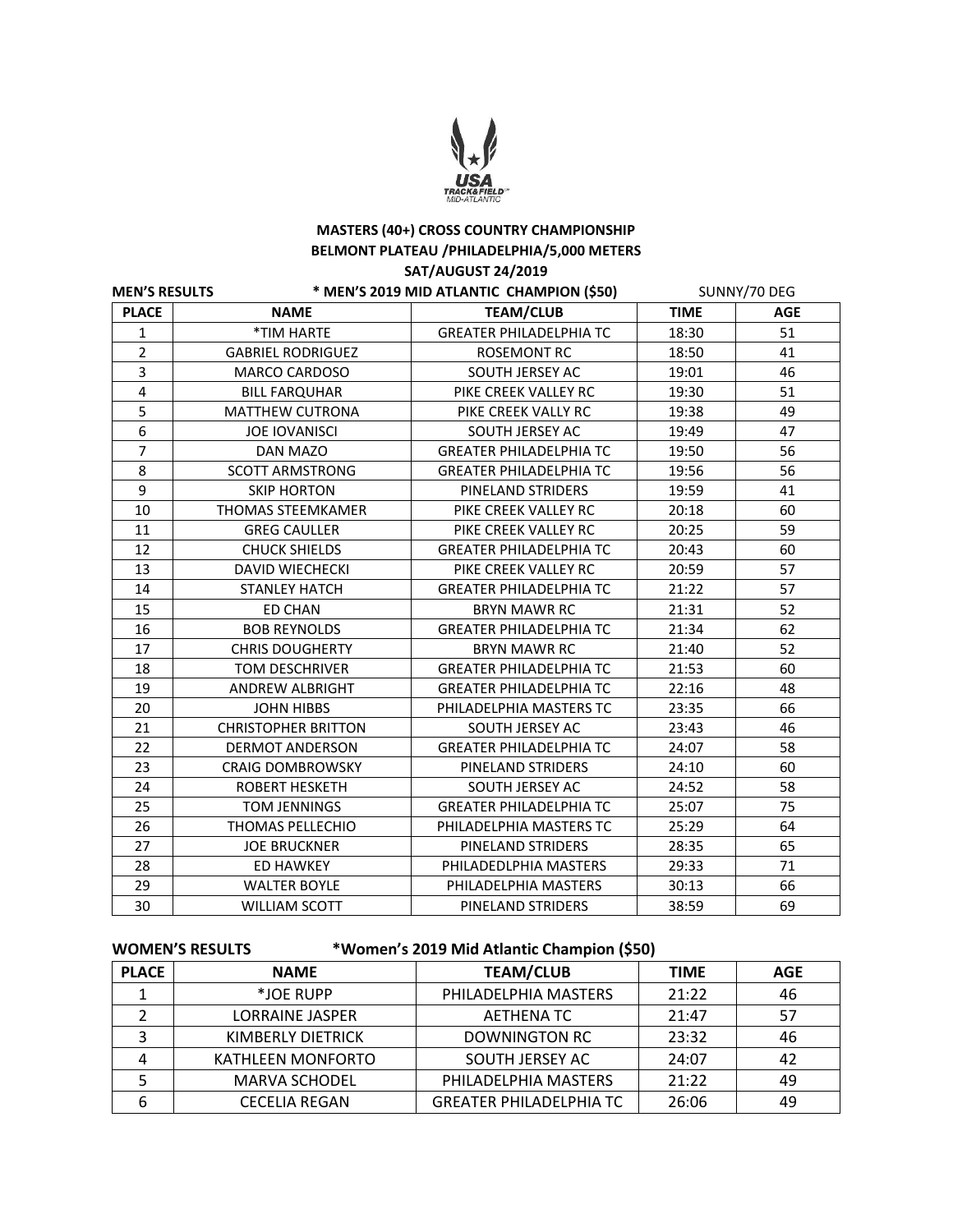|              | <b>WOMEN CONTINUED</b>      |                                |             |            |
|--------------|-----------------------------|--------------------------------|-------------|------------|
| <b>PLACE</b> | <b>NAME</b>                 | <b>TEAM/CLUB</b>               | <b>TIME</b> | <b>AGE</b> |
|              | <b>MARIA GANDOLFO</b>       | SOUTH JERSEY AC                | 26:32       | 56         |
| 8            | <b>JOIE GAMBINO</b>         | PINELAND STRIDERS              | 26:32       | 50         |
| 9            | <b>CAROL FEOLE-DRISCOLL</b> | PIKE CREEK VALLEY RC           | 26:50       | 61         |
| 10           | <b>CAROL GIAMPIETRO</b>     | PIKE CREEK VALLEY RC           | 27:24       | 61         |
| 11           | <b>MARETT DORAN BRIGGS</b>  | PINELAND STRIDERS RC           | 27:45       | 55         |
| 12           | <b>MARY ANN GURKA</b>       | PINELAND STRIDERS              | 28:01       | 66         |
| 13           | <b>IRMA FRALIC</b>          | PHILADELPHIA MASTERS           | 28:10       | 57         |
| 14           | <b>JAN SUMMERS</b>          | PHILADELPHIA MASTERS           | 28:41       | 58         |
| 15           | NICOLE ORCHARD              | PINELAND STRIDERS              | 28:50       | 50         |
| 16           | <b>LAUREN SIEGEL</b>        | PHILADELPHIA MASTERS           | 29:18       | 59         |
| 17           | SHELLY HILL                 | PINELAND STRIDERS              | 30:01       | 64         |
| 18           | MICHELE DOLGOS              | PHILADELPHIA MASTERS           | 32:38       | 43         |
| 19           | <b>DIANE HARDIES</b>        | PINELND STRIDERS               | 38:26       | 73         |
| 20           | <b>KRISTINE LONGSHORE</b>   | PHILADELPHIA MASTERS           | 42:08       | 51         |
| 21           | <b>DIANE MCMAMUS</b>        | <b>GREATER PHILADELPHIA TC</b> | 50:50       | 68         |

# **AGE GROUP AWARD WINNERS**

#### 40-49 MEN

| <b>GABRIEL RODRIGUEZ</b> | DSEMONT RC<br>- RC         | 18:50 |
|--------------------------|----------------------------|-------|
| CARDOSA<br>MARCO         | . JERSEY -<br>AC.<br>SOUTH | 19:01 |

#### 50-59 MEN

| FARQUHAR<br><b>BILL</b> | <b>PIKE</b><br><b>CREEK VALLEY RC</b>  | 19:30 |
|-------------------------|----------------------------------------|-------|
| <b>MAZO</b><br>DAN      | PHILADELPHIA TC<br>GREA<br><b>ATFR</b> | 19:50 |

## 60-69 MEN

|                               | ΆΜER:<br>∴UMAS∙<br>.TFFNK<br><b>H</b> | <b>CRFFK</b><br>LEY RC<br><b>PIKL</b><br>$V\Delta V$<br>໋         | 20:18 |
|-------------------------------|---------------------------------------|-------------------------------------------------------------------|-------|
| $\overline{\phantom{0}}$<br>- | HIEL DE.<br>CHUCK<br><b>JIILLUJ</b>   | PHIA TC.<br>` PHILADEL <sub>'</sub><br>TER<br>GRE <i>P</i><br>┪╽╒ | 20:43 |

## 70+ MEN

|        | JENNINGS<br>"OM  | ---<br>PHIA<br>PHII<br>nfi<br>Δ<br>.<br>∼<br>--- | $\sim$ $-$<br>.07<br>-<br>25.UT |
|--------|------------------|--------------------------------------------------|---------------------------------|
| -<br>- | \WKE<br>НΔ<br>cυ | MASTERS<br>PHI<br>DHI<br>LADELF<br>Ē             | 70.22<br>ر                      |

#### 40-49 WOMEN

|                               | <b>DIETRICK</b><br>KIMBERY                | town rc<br>)WNING<br>ر پن                                    | $\sim$<br>$\sim$<br>29.92 |
|-------------------------------|-------------------------------------------|--------------------------------------------------------------|---------------------------|
| $\overline{\phantom{0}}$<br>- | 1ONFORTO<br>M<br>$\sim$<br>EEN<br>-<br>n. | $\mathsf{V} \mathsf{R} \mathsf{C}$<br>n<br>эu<br>JENJEI<br>ີ | 24:07                     |

### 50-59 WOMEN

| <b>.</b>                      | _ JASPF <sup>r</sup><br><b>LORRAINE</b> | $ -$<br>HNA<br>AL<br>-<br>$\sim$           | 21:47                      |
|-------------------------------|-----------------------------------------|--------------------------------------------|----------------------------|
| $\overline{\phantom{0}}$<br>- | <b>GANDOLFC</b><br>MARIA                | AC<br><b>MULITIC PRODUCT:</b><br>, ,<br>JU | $\sim$ $\sim$<br>ጋፍ<br>ے ت |

## 60-69 WOMEN

| -                             | EOLE-DRISCOL <sup>:</sup><br>ואמ<br>⊢⊢<br><b>UNIVE</b> | <b>CREEK</b><br><b>PIKE</b><br>EY RCL<br>VAI | 26:50 |
|-------------------------------|--------------------------------------------------------|----------------------------------------------|-------|
| $\overline{\phantom{0}}$<br>- | ANN GURKA<br>MAR <sup>V</sup>                          | <b>STRIDERS</b><br>PINEL<br>™AN∟             | 27:45 |

# 70+ WOMEN

|  |  | cnc<br>'NН<br>ر ۱ اے | the contract of the contract of the con- |
|--|--|----------------------|------------------------------------------|
|--|--|----------------------|------------------------------------------|